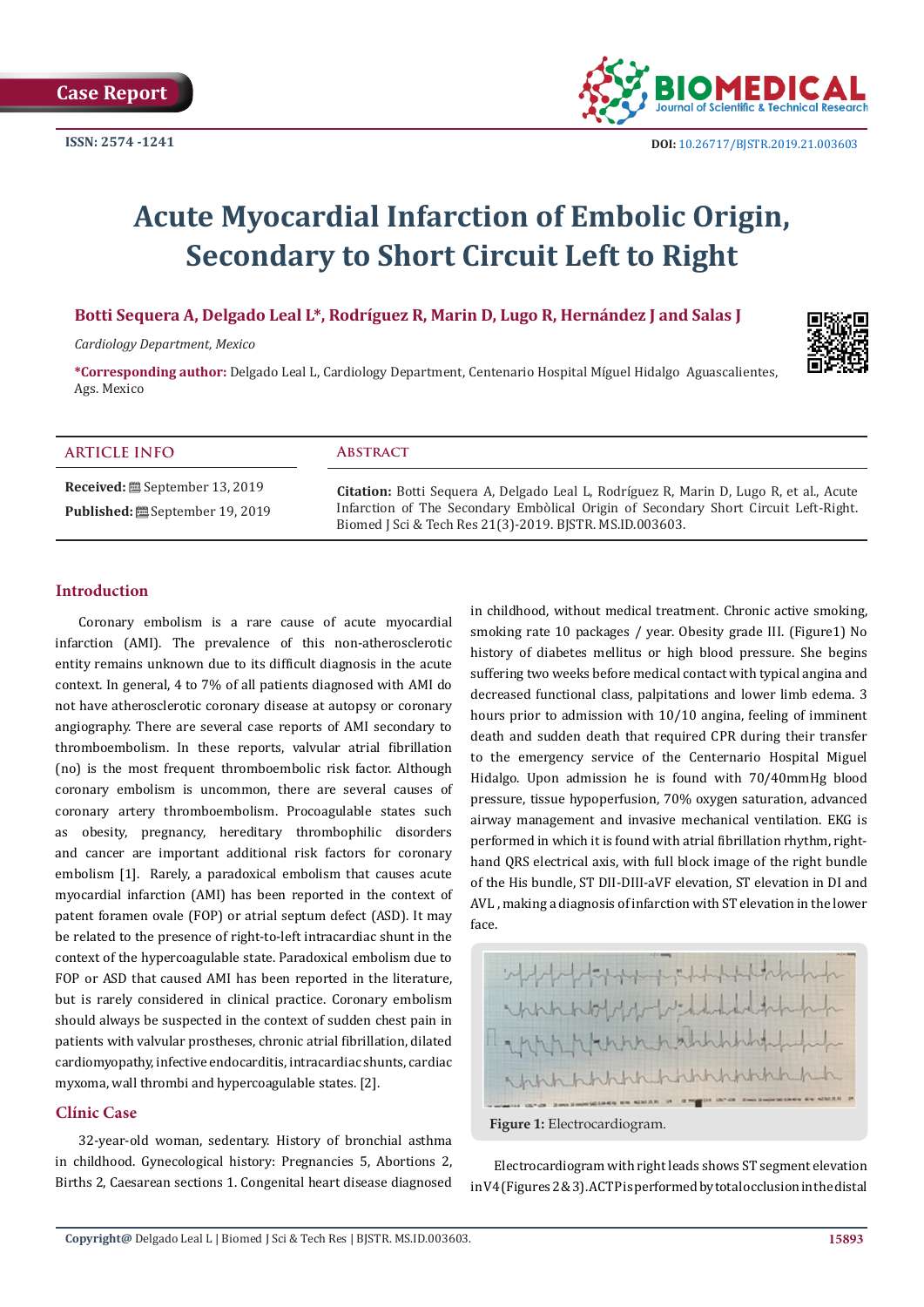third of the right coronary artery, without atherosclerotic lesions, other normal-looking coronary vessels without atherosclerotic lesions. Upon admission to the coronary intensive care unit, he is found with the following physical examination: Hemodynamic with blood pressure 80 / 40mm Hg, with norepinephrine at 0.05gammas and dobutamine at 5 gammas. Cardiovascular, neck with jugular engorgement grade II, no carotid murmurs, with apical impulse in sixth left intercostal space, anterior axillary line, high parasternal lift, Chavez integrates suggestive of pulmonary hypertension, paradoxical splitting of second pulmonary noise. Puff with pulmonary epicenter, mesosystolic, rough, intensity IV / VI, long duration, rough-blowing quality. Mesothelediastolic Erb point (accessory aortic), grade III / VI, blowing quality. Puff with tricuspid epicenter, holosystolic, intensity III / VI, regurgitant, blowing quality. I blow with mitral epicenter, holosystolic, grade II / VI, regurgitant, blowing quality, short duration. Respiratory without rales, crackling. Globose abdomen at the expense of adipose panicle, with no evidence of peritoneal irritation. Lower extremities with edema  $++$  /  $++$ , filiform pulse in 4 strictures.



**Figure 2:** Coronory angiography.



**Figure 3:** percutaneous coronary intervention.

#### **Diagnostic Aids**

Transesophageal echocardiogram: Severe biatrial dilatation, septum with interatrial communication (ostium secundum), short left-right circuit, Qp-Qs 3.3. Left ventricle without alterations of segmental mobility with mild dilation, left ventricular ejection fraction 45%, right ventricle with hypokinesia, TAPSE 10, severe tricuspid insufficiency secondary to right ventricular dilation, moderate mitral regurgitation to left ventricular dilation.

#### **Conclusion**

With the physical examination and the previous auxiliary studies, an acute myocardial infarction with electrical extension and hemodynamics is integrated into the right ventricle, in a LUPI C, secondary to a short circuit left to right. Ostium secundum interatrial communication. Receiving infarction treatment with extension to the right ventricle leaving home 2 weeks later, in functional class II / IV. To initiate surgical closure protocol for interatrial septum defect. Acute myocardial infarction of cardioembolic origin is a cause of acute myocardial infarction, in the context of our patient it has multiple risk factors such as atrial fibrillation, obesity and a structural defect of the interatrial septum causing atrial dilation and a Consecutive atrial fibrillation, which presented a heart attack in the territory of the right coronary artery with electrical and hemodynamic extension to the right ventricle, having a favorable outcome for life and function due to its early recognition and immediate management. Acute myocardial infarction of embolic etiology should be suspected in all young patients without cardiovascular risk factors such as diabetes mellitus or arterial hypertension and presenting risk factors such as atrial fibrillation, structural defects and procoagulant conditions in the context of a patient with typical angina that is presented requesting medical attention in the emergency room.

#### **References**

- 1. [C Camaro, Aengevaeren WR \(2009\) Acute myocardial infarction due to](https://www.ncbi.nlm.nih.gov/pubmed/19789700) [coronary artery embolism in a patient with atrial fibrillation. Neth Heart](https://www.ncbi.nlm.nih.gov/pubmed/19789700) [J 17\(8\): 297-279.](https://www.ncbi.nlm.nih.gov/pubmed/19789700)
- 2. [Abdelrahman Jamie, Ahmed Alsaileek, Kamal Ayoub, Ahmad Omran](https://www.ncbi.nlm.nih.gov/pmc/articles/PMC3503354/) [\(2012\) Paradoxical Embolism in Acute Myocardial Infarction in a Patient](https://www.ncbi.nlm.nih.gov/pmc/articles/PMC3503354/) [with Congenital Heart Disease, Heart Views 13\(3\): 111-113.](https://www.ncbi.nlm.nih.gov/pmc/articles/PMC3503354/)